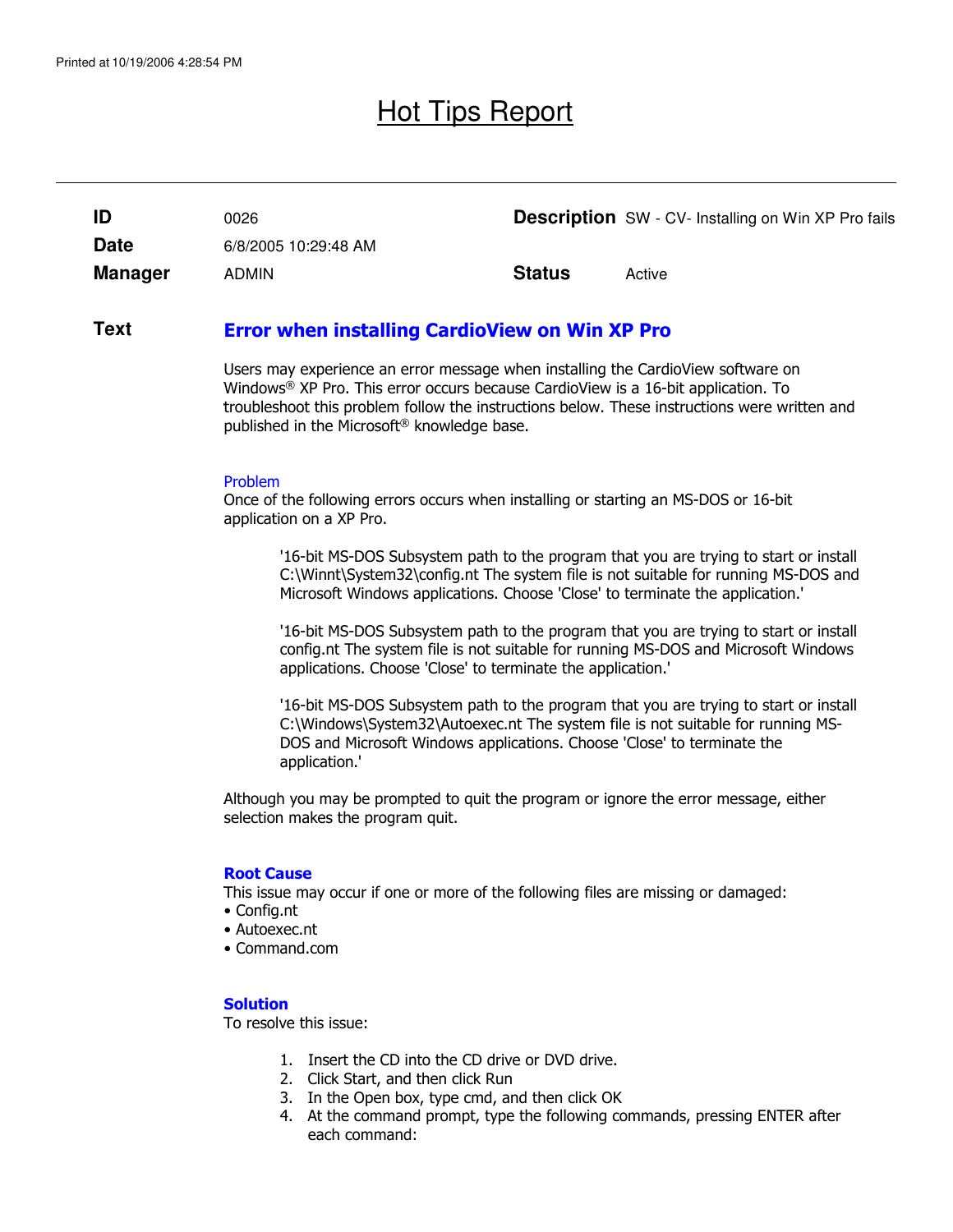# Hot Tips Report

expand CD-ROM Drive Letter:\i386\config.nt\_ c:\windows\system32\config.nt expand CD-ROM Drive Letter:\i386\autoexec.nt c:\windows\system32 \autoexec.nt expand CD-ROM Drive Letter:\i386\command.co\_ c:\windows\system32 \command.com exit

- 5. Start or install the program. If the issue is resolved, do not complete the remaining steps. If the issue is not resolved, go to the next step.
- 6. Note: The Command.com file is not edited or created in this in the following process. Because of this, you may have to expand it from your Windows XP CD-ROM.
- 7. Open Notepad
- 8. In Notepad, type the following entries: dos=high, umb device=%SYSTEMROOT%\system32\himem.sys files=40
- 9. On the File menu, click Save As.
- 10. In the File Name box, type Config.nt, and then click Save. Close the Config.nt file.
- 11. On the File menu, click New.
- 12. In the new blank document, type the following entries: @echo off lh %SYSTEMROOT%\system32\mscdexnt.exe
	- lh %SYSTEMROOT%\system32\redir
	- lh %SYSTEMROOT%\system32\dosx
	- SET BLASTER=A220 I5 D1 P330 T3
- 13. On the File menu, click Save As.
- 14. In the File Name box, type Autoexec.nt, and then click Save. Close the Autoexec.nt file.
- 15. Start Windows Explorer. Locate the Config.nt file, right-click the Config.nt file, and then click Copy.
- 16. Right-click the %SYSTEMROOT%\System32 folder, and then click Paste.
- 17. Locate the Autoexec.nt file, right-click the Autoexec.nt file, and then click Copy.
- 18. Right-click the %SYSTEMROOT%\System32 folder, and then click Paste.
- 19. Locate the Command.com file, right-click the expanded Command.com file, and then click Copy.
- 20. Right-click the %SYSTEMROOT%\System32 folder, and then click Paste.
- 21. Restart your computer.

If the issue continues to occur, copy the Autoexec.nt and Config.nt files from the Repair folder in Windows to the System folder. To do so, follow these steps:

- 1. Click Start, click Run, type c:\windows\repair, and then click OK.
- 2. Right-click autoexec.nt, and then click Copy.
- 3. Click Start, click Run, type c:\windows\system32, and then click OK.
- 4. Right-click anywhere in that folder, and then click Paste.
- 5. Right-click the Autoexect.nt file that you just copied, and then click Properties.
- 6. Click to select Read-Only, and then click OK.
- 7. Repeat steps 1 through 6 to copy the Config.nt file.

Note - you must enable Read-Only permissions or the files will be removed after you restart Windows.